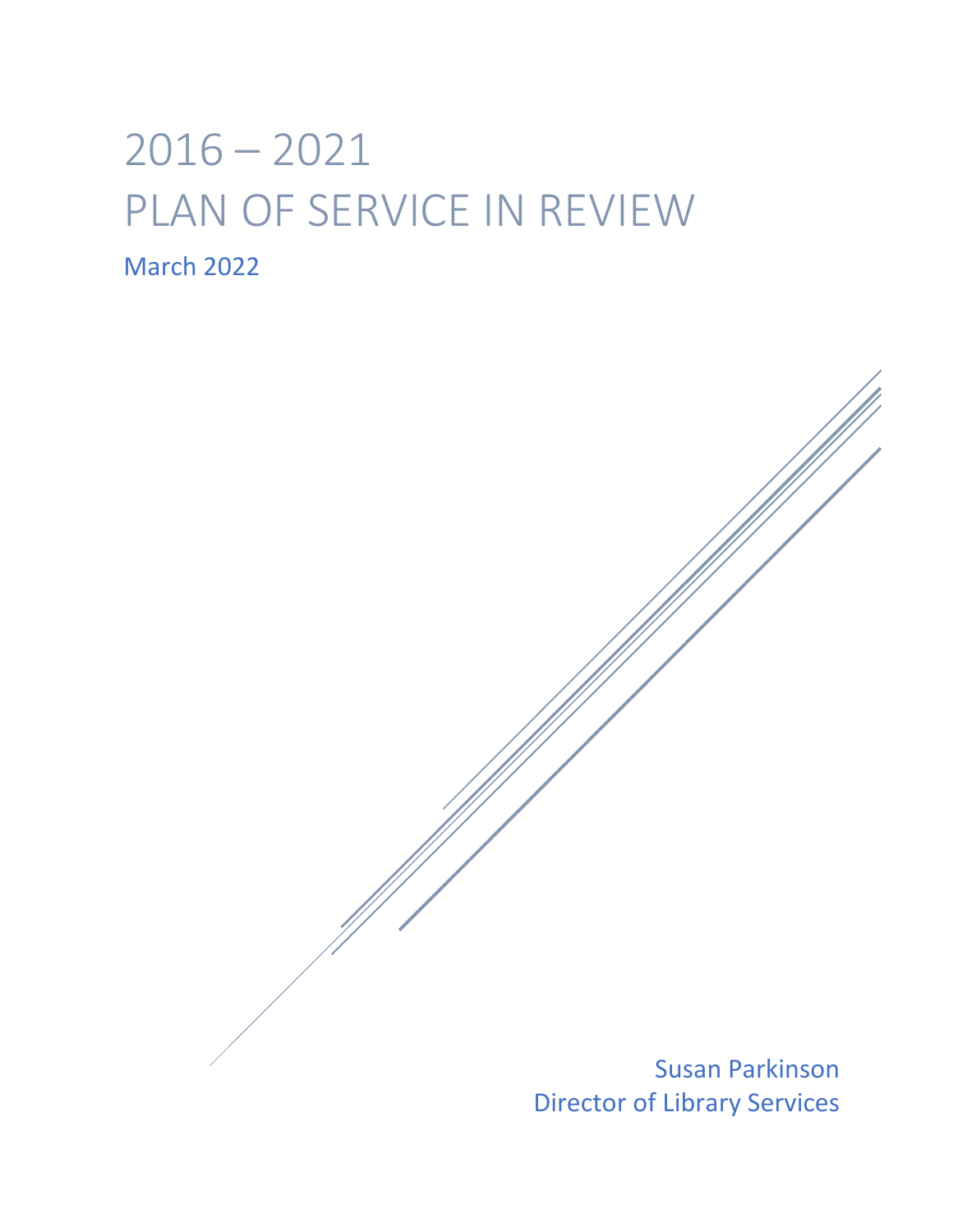# **2016-2021 PLAN OF SERVICE IN REVIEW**

During the 2016-2021 Plan of Service process, the Calmar Library Board analyzed results of the community assessment and needs survey to identify trends in the data. Using the results of this information, the Board was able to set the following priority services for the 2016-2021 Strategic Plan of Service. Below are the goals, objectives, and activities used to help reach the desired outcomes and the results.

### **Satisfy Curiosity**

#### **Goal**

The Calmar Public Library will provide to the community of Calmar and surrounding area resources and activities that will enable them to explore personal interests, expand interests, and inspire curiosity to promote life-long learning.

**Objective 1:** Offer a minimum of 8 adult programs a year

**Objective 2:** Increase program participation 5% by 2021

**Objective 3:** Position the library as a creative space by displaying artistic work from a variety of partners, including the TREX Traveling Art Show

**Objective 4:** By the end of 2021 CPL will have catalogued the existing Local History Collection and partner with local historical groups to offer local history programs.

#### **ACTIVITIES:**

- Develop unique programs for adult patrons
- Encourage partnerships with local artists, groups and provincial traveling art shows
- Explore a variety of programs that encourage creativity, such as adult colouring
- Regularly curate item displays that highlight the library's collection and tie into current events and popular culture
- Keep the CPL webpage and social media current to new programs and resources
- Advertise in the local Calmar Chronicle and other sources the programs and resources that are available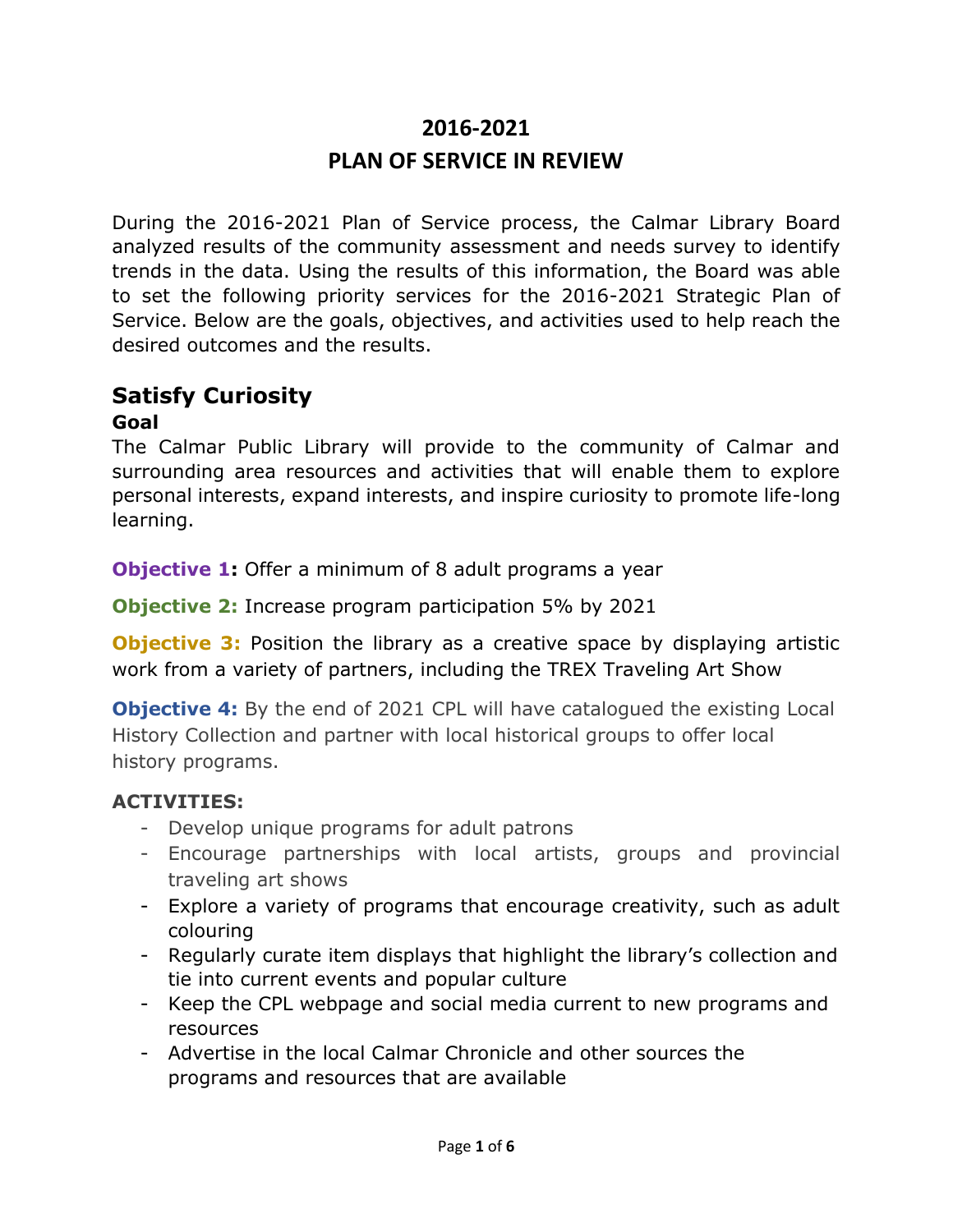## **RESULTS SATISFYING CURIOSITY**

**Objective 1:** minimum of 8 adult programs a year

The objective of having a minimum of 8 adult programs was on the road to success until 2020 and 2021. It was at that time that COVID-19 impacted the in-house programing at the Library and we had to adapt to a different way of programing. That is when we introduced the **Take & Make** kits. The Library budget was also impacted at this time.

The Library also ran the following weekly/monthly adult programs from 2016 – 2020:

- Knitting Circle
- CookBook Club
- Book Club
- Zookinesis Chair Exercise

#### **2020 - 2021**

Below is a list of adult programs that were offered at the Library. Due to funding and COVID-19 restrictions, we had limited adult programing in 2020-2021 as we concentrated on kits for Pre-K, Tween, Teen and Family age groups.

| <b>ADULT PROGRAMS</b><br>2016 - 2021 |                                      |                                             |                                       |                                      |                                |
|--------------------------------------|--------------------------------------|---------------------------------------------|---------------------------------------|--------------------------------------|--------------------------------|
| 2016                                 | 2017                                 | 2018                                        | 2019                                  | 2020<br>Virtual                      | 2021<br>Virtual                |
| <b>Angel Numbers</b>                 | <b>Mindfulness</b>                   | iPhone 101                                  | Will Information<br>101               | <b>Breaking Loneliness</b>           | Truth &<br>Reconciliation      |
| Foundation to Invest                 | Tea & Knitting                       | Align with a New<br>Version of YOu          | Magnesium the<br>Magnificent          | Paper Tiger<br>Viewing               | <b>School Trustee</b><br>Forum |
| Tarot Card 101                       | <b>Essential Oils</b>                | Save Your Photos                            | Sewing for<br><b>Beginners</b>        | Make & Take<br><b>Essential Oils</b> | <b>Books Talks</b>             |
| Wicca 101                            | Come Laugh                           | Declutter Your Life                         | Resume & Cover<br>Letter Workshop     | <b>Keto Connection</b>               | Dream Catcher<br>Workshop      |
| Winter Birds of Alberta              | Secrets of<br>Mainstream<br>Medicine | ColorSpectrum                               | Keto with Elke                        | <b>Book Talks</b>                    |                                |
| Ley Lines                            | Two for Tea                          | <b>Bucket List and</b><br>How to Achieve It | <b>Kids Have Stress</b><br>Too!       |                                      |                                |
| <b>Computers for Beginners</b>       | <b>Bugs with Doug</b>                | Legalization of<br>Cannabis                 | <b>Essential Oils</b>                 |                                      |                                |
| What is Naturopathic<br>Medicine     | Women & Money                        | Dan the Man Self-<br>Defense                | Kokedama Moss<br><b>Balls</b>         |                                      |                                |
| Fitness & Wellness                   |                                      | Understanding<br><b>Estate Planning</b>     | <b>Rig Hand Distillery</b><br>Tasting |                                      |                                |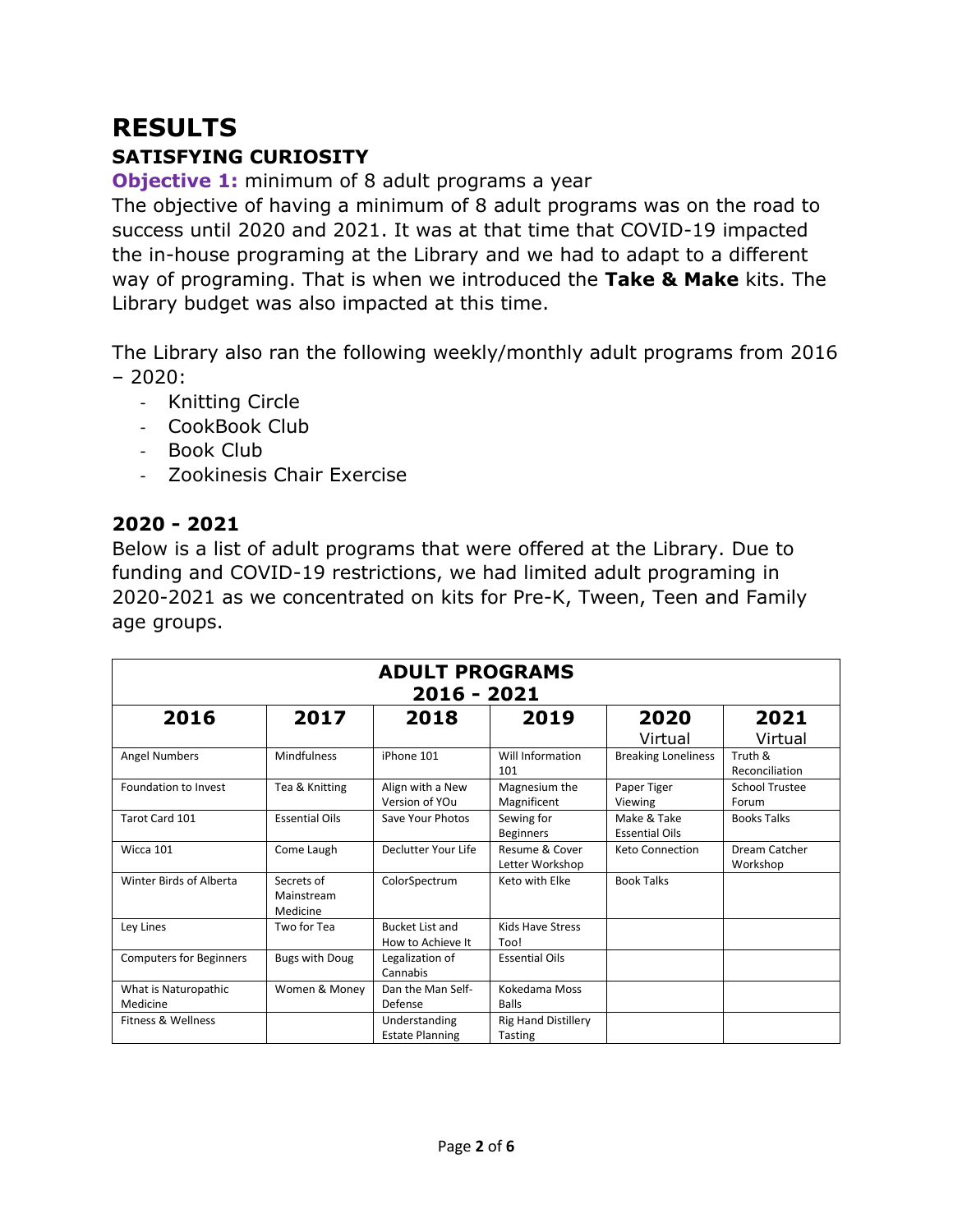#### **Objective 2:** increase program participation 5% by 2021

From 2016 – 2019 the Library had a 54% increase in program attendance. This showed that we were in line to reach our participation increase of 5%. When you include 2020 and 2021 in the calculations, our participation increase was only 1.6%. This drastic drop shows the impact, by forces beyond our control, made in the overall performance of the Library.

|                     | 2016            | 2017 | 2018 | 2019 | 2020 | 2021         |
|---------------------|-----------------|------|------|------|------|--------------|
| <b>Participants</b> | 1 つ 1 に<br>ᆂᄼᅩᇰ | 1613 | 1854 | 1868 | 1607 | ヨウマロ<br>ᆂᄼᇰᇰ |

#### **Objective 3: partner with artistic partners**

Over the course of the last 5 years we have partnered with The Alberta Foundation for the Arts Travelling Exhibition Program (TREX). We were fortunate to bring in the following shows that gave community members the opportunity to see some incredible expressions of art:

- Abandoned Alberta
- Happy International Women's Day
- Graham Peacock Collage
- Imprints
- Life Lit Up
- Aakii isskska'takssin (Woman thought)
- Courage Journey
- The Rush and Roar!

We also partnered with the Calmar and Area Senior Group and displayed the History of Calmar in pictures. This was enjoyed by the Summer Reading Participants and members of the community.

**Objective 4:** local history collection catalogued Our local history collection has been catalogued.

## **STIMULATE IMAGINATION**

#### **GOAL:**

The community of Calmar and area will look to the Library as a place to access resources, materials, programs. and services to stimulate imagination and enhance leisure time.

**Objective 1:** Library staff will be able to assist patrons in accessing digital content.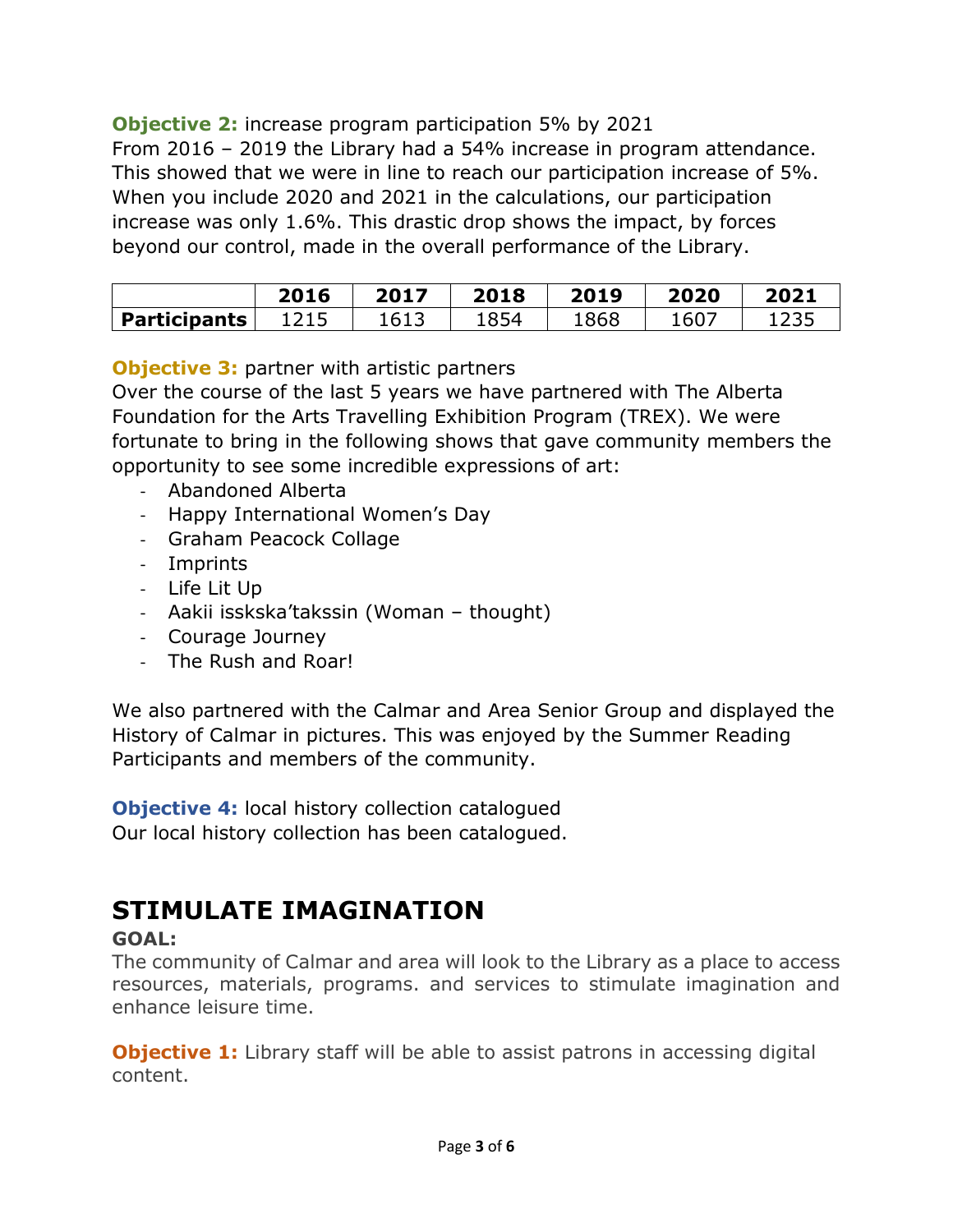**Objective 2:** increase the usage of Overdrive 10% by 2021.

**Objective 3:** create a minimum of 1 themed "Kits for Kids" a year for ages 0 to 5 years.

**Objective 4:** offer a minimum of 2 unique programs a year geared towards those patrons between the ages of 6 to 12 years.

#### **Activities:**

Staff will familiarize themselves with eContent resources like OverDrive, Hoopla and Zino through self-instruction and support from the regional library system. Staff will then share their knowledge with patrons empowering patrons with the skills to utilize the wide range of resources available to them.

CPL will add a variety of new resources for children, particularly the 0 to 5 age group.

Focusing on ages 6 to 12 years of age, CPL will increase programing to promote literacy and stimulate the imagination by offering a minimum of 2 unique programs a year.

Use a variety of collection development tools to ensure that new and popular materials are made available to patrons as soon as possible.

## **RESULTS STIMULATE IMAGINATION**

**Objective 1:** all library staff to assist patrons in accessing digital content. This is an ongoing objective for library staff. With staff changes, there continues to be training and familiarizing of our digital content. As of today, 3 of the 4 staff are very comfortable with accessing digital content and the other staff is in the process of learning.

**Objective 2:** increase the usage of overdrive 10% by 2021 We saw a 196% growth in Overdrive from 2016 - 2021, well above the 10% goal.

| 2016 - 2021 OVERDRIVE USAGE |      |      |               |      |             |
|-----------------------------|------|------|---------------|------|-------------|
| 2016                        | 201. | 2018 | 2019          | 2020 |             |
| 1143                        | .762 | 2369 | -2593<br>とつうと | 3146 | ふろひ<br>ココンム |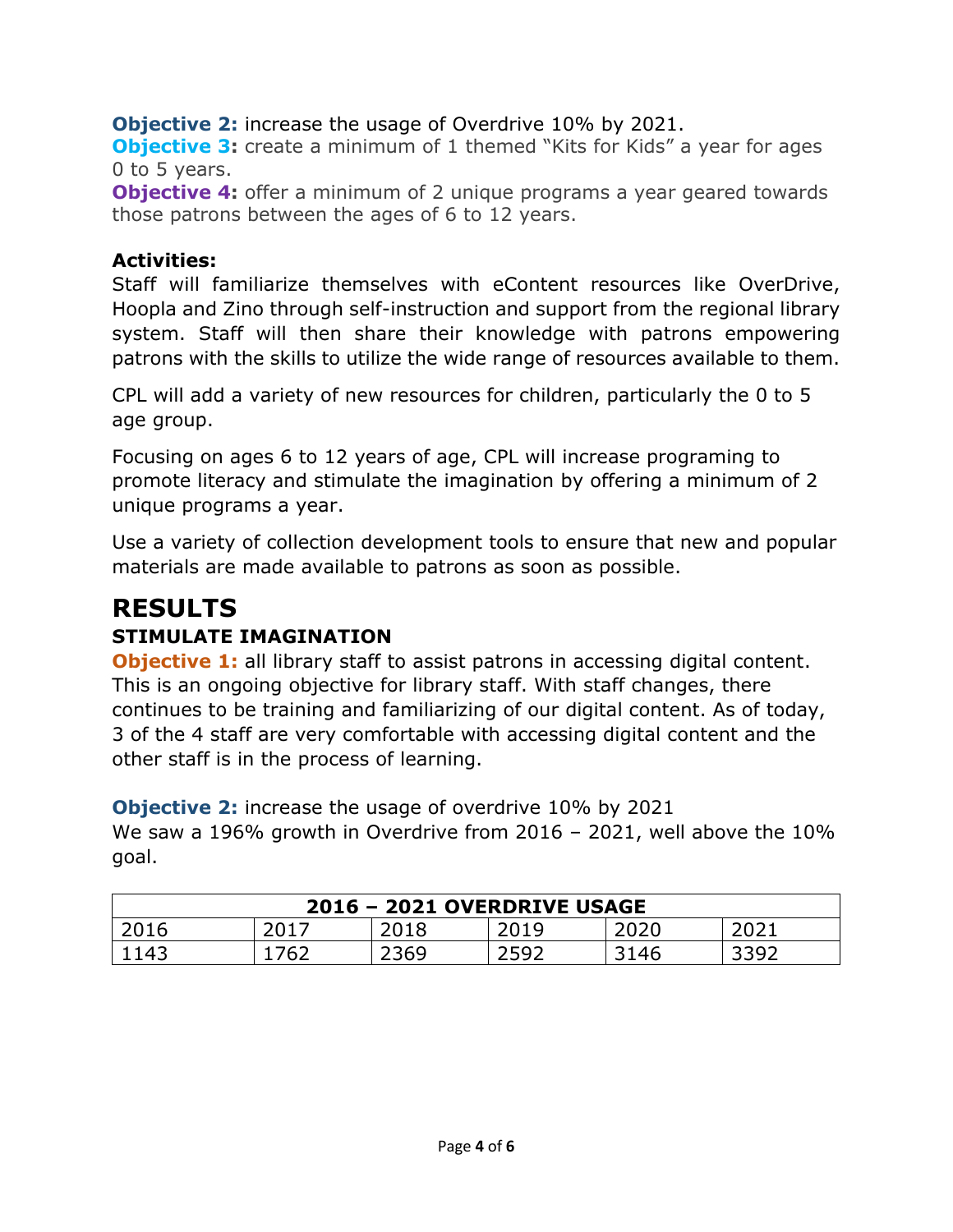**Objective 3:** create minimum 1 themed kit for kids 0-5 yrs The following kits were created for 0-5 years:

- 1. Things that go
- 2. Things that live in the water
- 3. Counting
- 4. Animals on the Farm
- 5. Reading Ready

We also added kits for Young Adult and Adult audiences:

- Dungeon and Dragons (Beginners)
- Dungeon & Dragons (Experienced)
- Juggling
- Adult and Young Adult Book Club Kits

**Objective 4:** minimum of 2 unique programs a year 6-12 yrs

| <b>IN-HOUSE PROGRAMING</b> |                   |                |                   |         |
|----------------------------|-------------------|----------------|-------------------|---------|
| 2016                       | 2017              | 2018           | 2019              | 2020    |
| <b>Tween Book</b>          | Two for Tea       | Christmas      | PJ Movie          | Spring  |
| Club                       |                   | Craft Time     | Time              | Reading |
|                            |                   |                |                   | Contest |
| Lego                       | Gingerbread       | <b>Board</b>   | Nerf Battle       |         |
|                            | House             | Game           |                   |         |
|                            | Decorating        | <b>Bonanza</b> |                   |         |
| Pokeman                    | Teddy Bear        | Harry          | <b>Taste Test</b> |         |
| <b>Trading Cards</b>       | Sleep Over        | Potter         | Challenge         |         |
|                            |                   | Escape         |                   |         |
|                            |                   | Room           |                   |         |
| <b>Artist Trading</b>      | <b>Tween Time</b> | Early          | Gingerbread       |         |
| Cards                      |                   | Dismissal      | House             |         |
|                            |                   | Movie          | Decorating        |         |
|                            |                   | Time           |                   |         |
| <b>Super Heroes</b>        |                   |                |                   |         |
| Drawing                    |                   |                |                   |         |

| 2020 - 2021 MAKE & TAKE KITS |                              |  |  |
|------------------------------|------------------------------|--|--|
| 2020                         | 2021                         |  |  |
| Seed Growing                 | <b>Roller Coaster</b>        |  |  |
| <b>Roller Coaster</b>        | Melted Bead Suncatcher       |  |  |
| Melted Bead Suncatcher       | <b>Bouncy Ball</b>           |  |  |
| Salt Ornament                | <b>Floating Chalk Prints</b> |  |  |